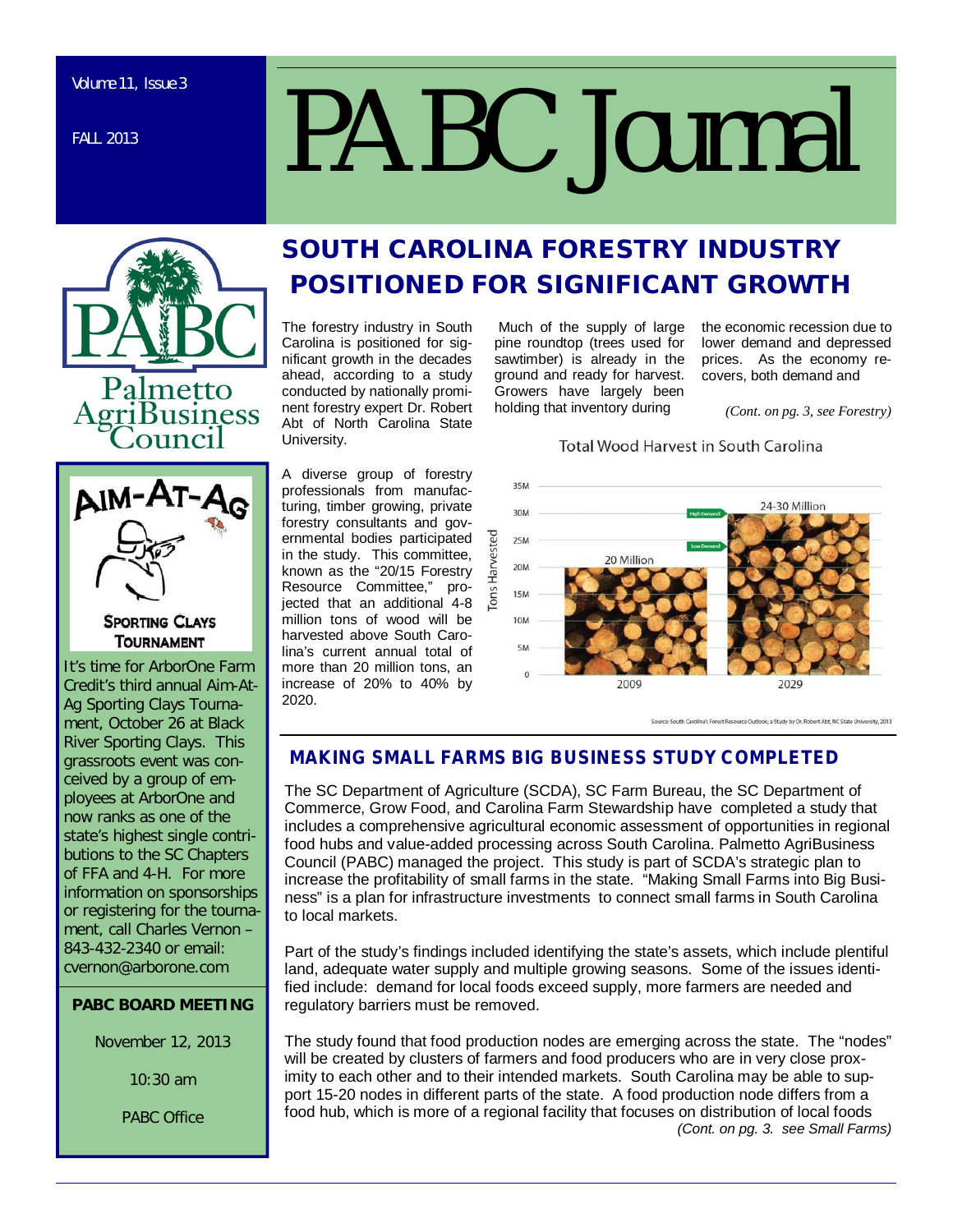## New Signage to Make Finding SC Agritourism Destinations Easier

#### **By: Hugh Weathers Commissioner of Agriculture**

South Carolina is a great place to call home and fortunately you don't have to leave the state to find a lot of interesting and beautiful places to spend a day or even a week. Agritourism destinations are fast becoming popular choices for people of all ages.

Agritourism is any activity that brings people to farms, ranches and agricultural areas and helps them connect to agriculture. And there are a lot of agritourism activities in our state. Denver Downs Farms in the Upstate is a great example of agritourism. The farm's corn maze attracts people from all over each fall. If you head to the coast, another wonderful example is Boone Hall Plantation and its many activities and events throughout the year. These are so many other great examples of South Carolina Agritourism that are ready for you to explore, and finding those locations is about to get easier

The South Carolina General Assembly has approved legislation creating the Agritourism and Tourist Oriented Directional Signage Program, commonly referred to as the TODS program.

TODS is a program that

allows tourism and agritourism facilities to have directional signing placed in the highway right-of-way.

The program is a cooperative effort between the SC Department of Transportation (SCDOT), the SC Department of Parks, Recreation and Tourism (SCPRT) and the SC Department of Agriculture (SCDA). Designed to promote agritourism and tourist-oriented facilities in rural areas, the program provides directional signage from the closest primary route, a designated S.C. or U.S. route.

The SCDA and the SCPRT are responsible for promoting the program and screening businesses to ensure that they qualify to participate in the program. The screening process is referred to as "preapproval." Deadline for the pre-approval application is October 30, 2013.

Because the backbone of the program revolves around highway signing, the SCDOT is tasked with overseeing the program and maintaining program regulations. The regulations were developed cooperatively by the three agencies and are in compliance with the Federal Highway Administration's Manual of Uniform Traffic Control Devices. SCDOT's authorized agent, South

Carolina Logos, Inc., is responsible for administering the program and fabricating and installing all program signs. South Carolina Logos, Inc is the company that currently administers the logo signing program on interstate routes. Businesses must submit final applications to SCDOT after receiving preapproval to participate in the program from the SCDA and SCPRT.

The final application is to be reviewed and approved or rejected by the TODS program oversight committee as required by the South Carolina Code of

Laws. SCDOT serves as chair of the oversight committee and forwards all approved applications to South Carolina Logos, Inc. to initiate the program participation process.

For more information on program regulations and the application process, visit: http://

www.agriculturesc.gov and look under Hot Topics.

*This article reprinted with permission of the SC Department of Agriculture.*





**The above signs are examples for providing direction to agritourism and tourism destinations.**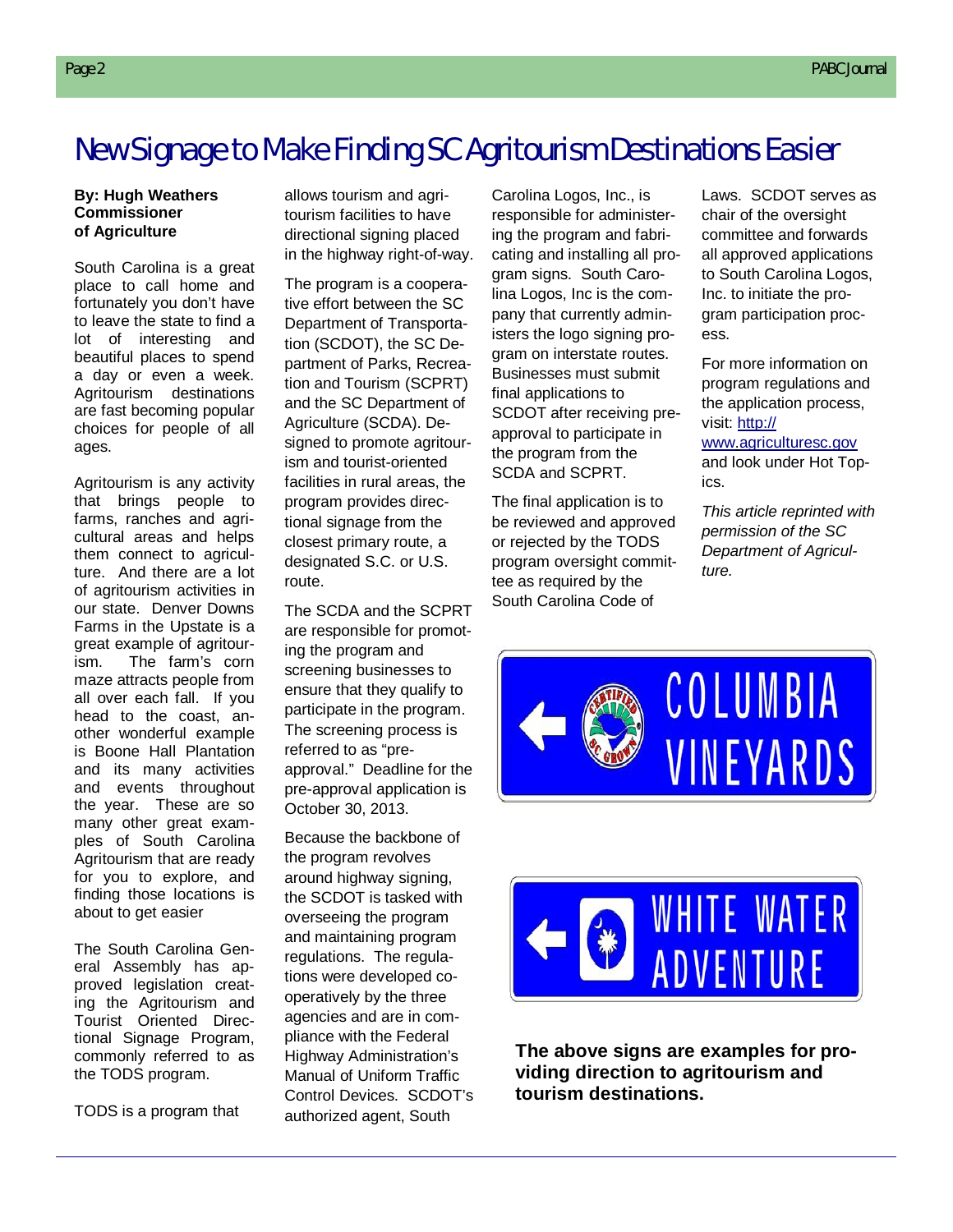# PABC to Continue Focus on Infrastructure

As Palmetto AgriBusiness Council gears up for 2014, infrastructure will once again be a part of the legislative focus.

Working collaboratively with other agribusinesses and business organizations, PABC participated in an initiative to secure funding to fix South Carolina's highway system. Partners in the initiative included the SC Alliance to Fix Our Roads, SC Farm Bureau, SC Forestry Association, SC Manufacturers Alliance, SC Chamber of Commerce, SC Trucking Association and Carolinas AGC SC and others . Almost \$600 million was approved in this

past session, with the passage of Highway Funding legislation that provides for the \$50 million in recurring general revenues that would allow up to \$500 million in bonding, which will be used to help several major interstate projects. Also, included in the legislation was the transfer of vehicle sales tax recurring revenue of \$41.4 million that will be used for Non-Federal Aid Highway Fund (rural roads which do not qualify for federal aid) to be used exclusively for highway, road and bridge maintenance, as well as up to \$50 million in funding for bridges which is included in the General

Appropriations bill. According to PABC Executive Director Cathy Novinger there is still work to do. "We commend the General Assembly and Governor Haley for approving this essential funding for roads and bridges," she said. "But now we need to address how to meet additional infrastructure needs."

Novinger was part of a panel at the SC Alliance to Fix Our Roads annual meeting held in September. The meeting brought together businesses and organizations who support infrastructure funding, as well as legislators who spoke on the issue.

## **Small Farms**

**(cont. from pg. 1)**

for larger markets, such as restaurants, grocery stores<br>or wholesalers. SC may or wholesalers. have the potential for as many as four food hubs: the existing Grow Food Carolina near Charleston, and others in the Greenville/Spartanburg region, near Columbia, near Florence, or in Horry County.

PABC President Jack Shuler commented, "Our next steps will be to develop strategies for implementation of the study's recommendations. By increasing the production and profitability of our farmers, we can create jobs and<br>investment in our rural investment in our communities."

To view the study, go to: http://www.crcworks.org/ scfood.pdf

# Forestry Growth (cont. from pg. 1)

prices are expected to rise, creating incentives to harvest standing timber and , ultimately, to replant with new seedlings.

Significant tree planting in South Carolina would be the first such occurrence of the 21st century, as seedling planting in the state over the past decade is down 75% from the levels of the 1980s. The Forestry Commission launched a promising campaign entitled "Grow Some Green" in 2007. The program was undercut by the dramatic downturn in home building, a casualty of the recession the following year.

As the housing industry and general construction rebound, harvesting of large-diameter

pine (sawtimber) and replanting are expected to resume and even increase.

Small pine roundwood (trees used for pulp, paper and pellets) demand didn't decrease during the recession and, in fact, remained strong. This demand and reduced tree planting have reduced the historic supply of smalldiameter pines. With that market scenario expected to continue, opportunities to plant and harvest small pine for the near future will expand.

In addition to projected growth over the long-term, the study found the short-term prospects of the forest industry in South Carolina brighter as well. Looking to the end of the current decade, the study

between 2.4 million and 4.0 million tons of small pine roundwood and additional demand between 1.6 and 4.0 million tons of large pine by the year 2020.

Commenting on the study, South Carolina State Forester Gene Kodama said, "South Carolina's forest industry and forests are critical to the state's economic and environmental health. We are excited to see that the study shows increased total wood availability for many years to come."

The study is the latest step for the "20/15 Project", a cooperative venture among the Forestry Commission, the SC Forestry Association and partners. The project is designed to grow the state's forest industry to \$20 billion in annual

economic impact by the year 2015. A report issued in 2008 showed a strong industry with a \$17.4 billion impact, making it the state's leading manufacturing sector in terms of jobs and payroll.

"The state's forests are primarily owned by private landowners. The wood they produce is critical to retaining and growing the industry and its job numbers and maintaining the working forest landscape," Kodama added.

The goal of the new study was to develop overall wood supply projections for South Carolina that would help identify opportunities to meet the goals of the 20/15 project. The study wasn't designed to address specific economic development projects.